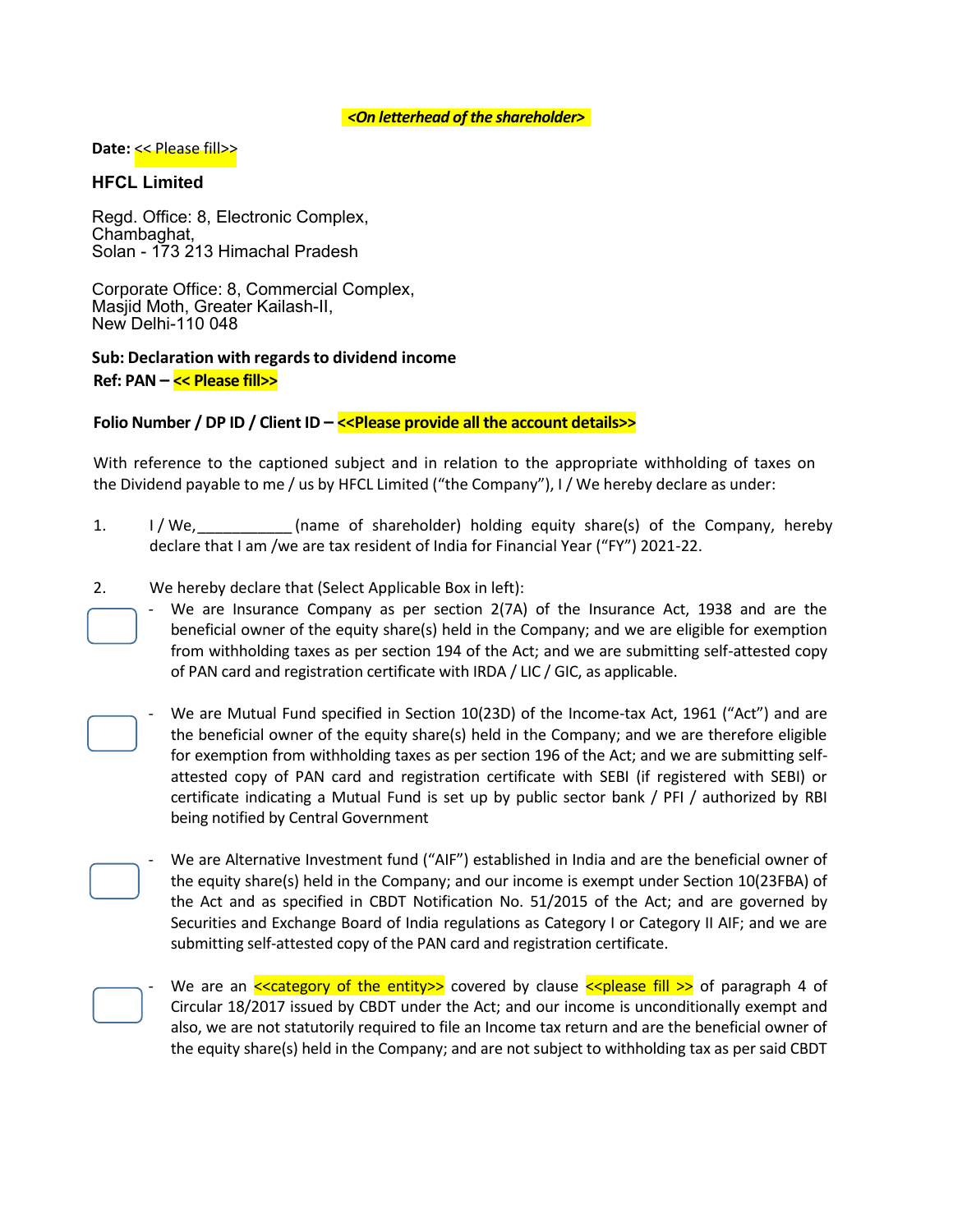circular and we are submitting self-attested copy of the documentary evidence supporting the exemption status along with self-attested copy of PAN card.



Other category - we are exempted from withholding of Tax  $u/s194$  of the Act and we are submitting self-attested copy of the documentary evidence supporting the exemption status along with self-attested copy of PAN card documents.



We declare that in terms of Rule 37BA of Income Tax Rules 1962, dividend income on which tax is liable to be deducted at source is assessable in the hands of a person other than me and to comply with Rule37BA we are enclosing declaration in **Annexure 1**.

- We have / have not, obtained a Certificate issued u/s. 197 of the Act for lower / nil rate of deduction or an exemption certificate issued by income tax authorities and enclosed herewith. n j.  $\overline{ }$ D
- 1/ We shall, further, indemnify the Company for any consequences arising out of any acts of commission or omission including incorrect declaration basis which the Company has acted upon by relying on my / our above averment. 4.
- 1/ We hereby confirm that the above declaration should be applicable for all the equity shares held in the Company under PAN / accounts declared in the form.  $5.$

..........<mark>..........</mark> **A** 

Name of shareholder or Authorized Signatory io [m](https://www.taxscan.in/disposal-of-vsv-matters-must-be-completed-till-july-15-cbdt-issues-interim-action-plan-for-fy-2021-22/118681/)  [Nam](https://www.taxscan.in/disposal-of-vsv-matters-must-be-completed-till-july-15-cbdt-issues-interim-action-plan-for-fy-2021-22/118681/)e or shareholder of

Date: a Date:<br>Place: ucc

#[Kind](https://www.taxscan.in/disposal-of-vsv-matters-must-be-completed-till-july-15-cbdt-issues-interim-action-plan-for-fy-2021-22/118681/)ly strikethrough whichever is not applicable .2 r